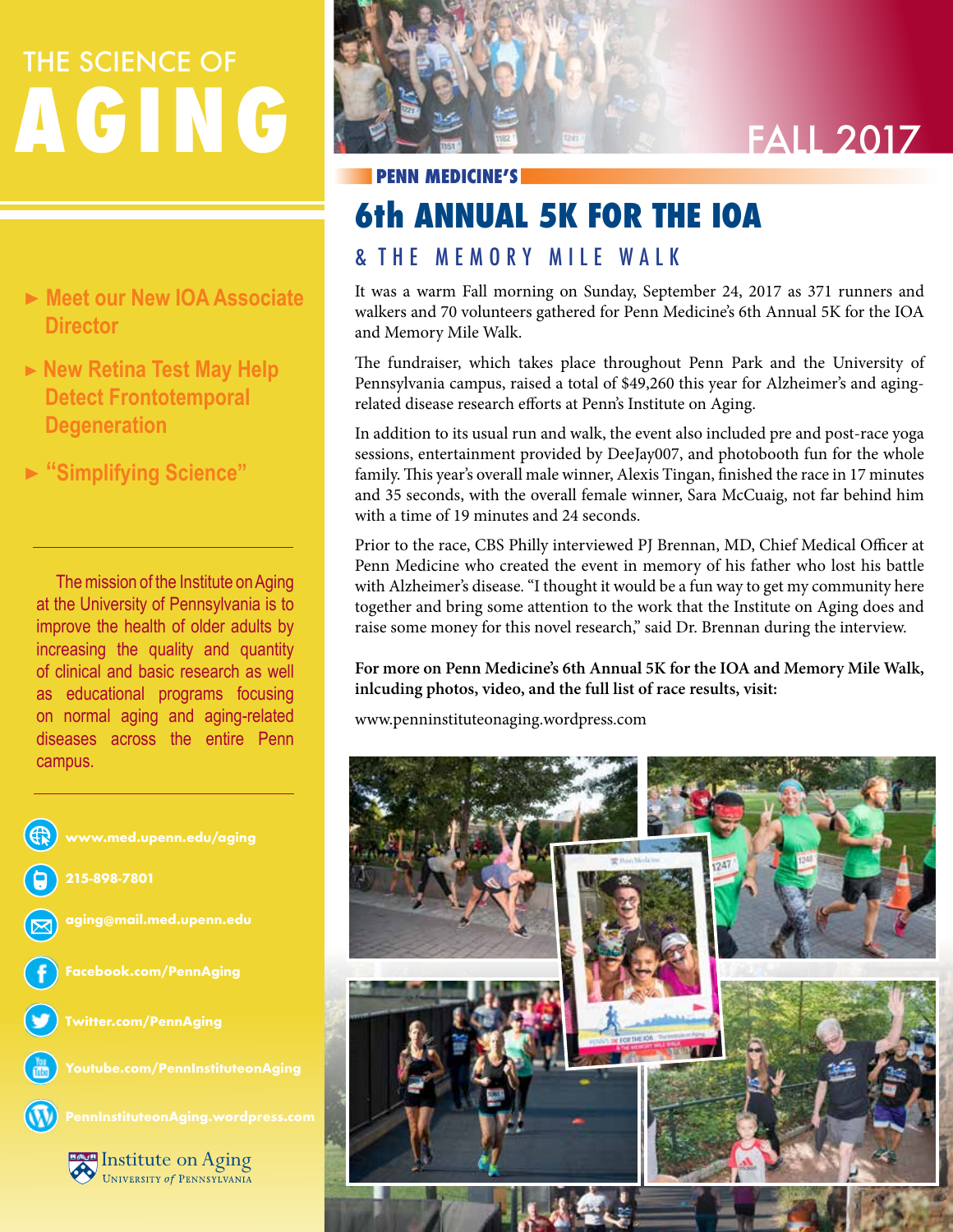### **// MEET OUR NEW IOA ASSOCIATE DIRECTOR**



### *Q&A with F. Bradley Johnson, MD, PhD*

*The Institute on Aging (IOA) at the University of Pennsylvania is pleased to introduce our new Associate Director, F. Bradley Johnson, MD, PhD! In addition to this new title, Dr. Johnson is also an Associate Professor of Pathology and Laboratory Medicine at the University of Pennsylvania. His research is focused primarily on the biologies of telomeres, genome stability, and cellular senescence, and how they impact age-related diseases. Dr. Johnson's clinical duties include serving as Assistant Director of the Clinical Immunology Laboratory at the Hospital of the University of Pennsylvania, where he helps oversee tests facilitating solid organ and bone marrow transplantation. Related to these clinical activities, he is also investigating roles for the major histocompatibility complex in the regulation of RNA biology and Alzheimer's disease. Full Q&A available at www.penninstituteonaging.wordpress.com* 

### **Q: How did you first get involved with the Institute on Aging?**

**A:** I first learned about the IOA from John Trojanowski and Virginia Lee when I was interviewing for faculty positions back in 2001. The fact that Penn had such a well-established and active aging institute was one of the key features that attracted me to join the university.

### **Q: What goals do you hope to achieve as the new Associate Director?**

**A:** First, I hope to learn more from current IOA leaders, particularly John Trojanowski and Kathy Jedrziewski, about how they run things, and where they see problems and opportunities for growth. Second, I'd like to see how we might enhance interactions among people studying features of aging at Penn in disciplines that have traditionally been considered separate. We have a remarkable breadth of expertise, and an unusually collegial environment, so there are many opportunities for cooperation. Finally, I'd like to expand our efforts to inform the public about new findings in gerontology, and to involve them in debates on related issues.

### **Q: How has your thinking about aging changed over the years?**

**A:** Quite a bit. I first began to wonder about how aging happens when I was a young kid. Some of my great-grandparents and grandparents were lucky enough to live to exceptional ages with few health problems and I wondered what explained their good fortune. My mom's mom's mom, who I got to know well, was given a ceremonial cane by the town government in recognition of her 100th birthday, and the newspaper reported her remark that what she'd really have enjoyed was a motorcycle, and that upon leaving the ceremony she carried the cane in a fashion that conspicuously avoided it touching the floor! At the same time, other family members and older friends were suffering from various agerelated problems, and it started to become apparent to me how much aging increases the risk of many different diseases and, ultimately, death. As a kid, it was the death aspect that really got my attention, but as I came to recognize and accept the transient nature of all things, I became increasingly motivated by the idea that the more that people understand how aging works, the better we can minimize its negative impacts.

Today, I believe aging is in fact complicated - it involves lots of little problems that affect different people to various extents, and which can sum into bigger problems. All of these problems can be addressed in principal, and indeed great strides are being made, but there's no single "magic bullet." Mostly, I think of aging as something that changes individual strengths and weaknesses over time. I hope that by understanding more about how aging works, we can expand the tools available for people to use as they wish to enhance their own happiness.

### **Q: What do you find most interesting and/or challenging about the field of aging?**

**A:** Worldwide, people are living to older ages than ever before. This is because we've made progress in solving many of the problems that have plagued people for most of our history - especially starvation, infectious disease, political instability and violence, and, more recently, cardiovascular disease and cancer. Therefore, aging has become one of the ultimate barriers to physical health. You can do everything possible to follow a healthy lifestyle, and if - like most people these days, you avoid death by things like automobile accidents, natural disasters or violence - you will get old, likely get sick, and will most certainly die...

Aging is now the biggest risk factor for most of the diseases that still affect us. The challenge now is to understand the detauls of how aging does this so as to minimize disease.

### **Q: What do you think are the most important issues that need to be addressed in the area of aging right now? And how do you, if at all, see this evolving in the next several years?**

**A:** One important issue is to extend the successes the aging research community has had in model organisms, e.g. flies and mice, to human biology. It's become apparent that there are some conserved mechanisms impacting aging, that is, there are biological processes that operate similarly in different species to regulate the pace of aging. However, important aspects of aging will be different in different species, and so if we really want to understand how human aging works, we can't rely solely on model organisms, and ultimately we have to study it in human systems. Fortunately, the tools for doing this type of work are developing raidly, e.g. growing human tissues in culture or using new bioinformatics tools to study the impact of naturak human genetic variation on health, and thus there are many opportunities to make progress.

Another challenge is to dispell negative perceptions of aging research. The point is that the aging research community is not focused on immortality, but is rather aimed at using an understanding of aging to improve wellbeing. I think this is in line with what innovators in the fields of science, medicine, and government have always tried to do.

A third challange is to address some of the hype surrounding things like "anti-aging" therapies. I know from interactions with friends and family members that people are remarkably willing to spend resources on special foods, supplements, and other types of regimens that are advertised to slow or reverse aging. Mostly these therapies are unproven, and are even potentially harmful, and I think organizations like the IOA can help people understand what really is known, what's plausible, and what's more likely to be snake oil. On a more positive note, there really are some potential "anti-aging" therapies that have arisen from recent research, for example metformin, which is being studied in a clinical trial. It will take time and effort to see if any of these therapies prove worthwhile for broadly protecting people from age-related diseases, but the only way to know is to do the work.

### **Q: You've received two separate IOA Pilot Awards as a Co-Principal Investigator (PI). How has this pilot award program helped to shape or guide your career as a researcher?**

**A:** My Co-PIs and I are very grateful for the support we've received from the IOA pilot grant program. It is one of the most impactful functions of the IOA, because it helps provide seed money to explore high risk/ high reward avenues of investigation, which if successful can be turned into more substantial support from outside sources. For example Chris Lengner (at the Penn Vet School) and I received an IOA pilot in 2015 to study the possibility of treating the rare disease dyskeratosis congenita using a novel approach to improved telomere maintenance. Things went well, and we have obtained NIH funding to continue our work. With our new IOA pilot, Dimitri Monos (at CHOP) and I are investigating connections between Alzheimer's disease and a part of the human genome called the major histocompatibility complex, which plays important roles in the immune system. We're excited to see where these studies lead us.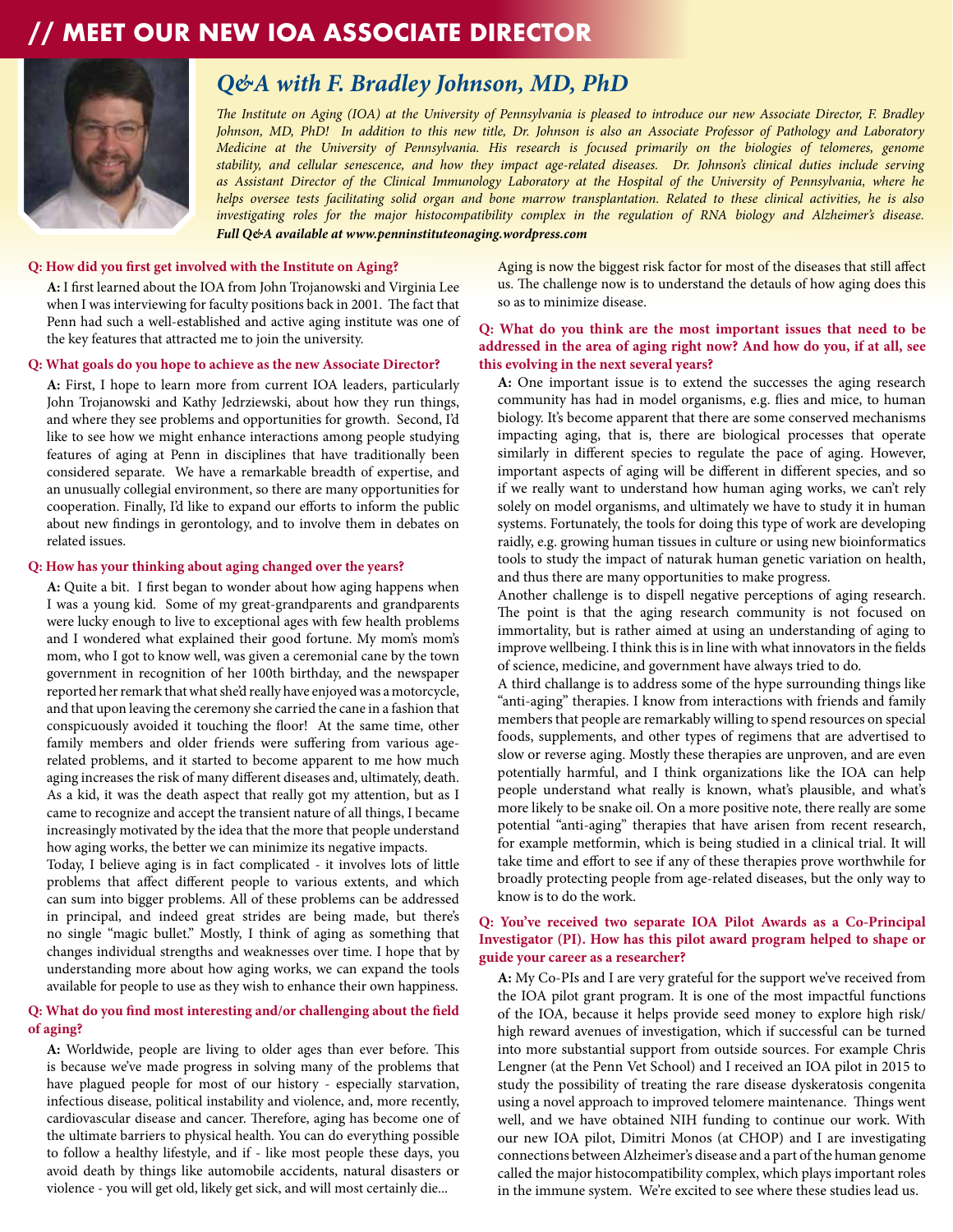## SIMPLIFYING **SCIENCE**

### *// from A Penn Medicine News Blog by Abbey Anderson*

*Whether it's explaining common illnesses to help people better understand* terms they may hear all too often or detailing the inner-workings of proteins and cells construction, even the most advanced minds in science and medicine lean on everyday analogies to break down and describe their work.

In fact, as highlighted in a recent Penn Medicine New Blog, many researchers and scientists here at Penn, including IOA Director, John Q. Trojanowski, MD, PhD, often rely on this tactic to help explain the complexities of what they do.

### *Crumpled Paper*

One of Dr. Trojanowski's most frequently used examples is a demonstration comparing the concept of misfolded tau proteins to crumpled pieces of paper. He uses this example "to help explain how pathological changes in tau affect its function and behavior in Alzheimer's disease and related disorders."



"The main underlying problem behind neurodegenerative diseases such as Parkinson's and Alzheimer's is the misfolded proteins, which effects the information being carried from one cell to the next," Dr. Trojanowski said. "Imagine you have two pieces of paper with text on each. Normally, when the two pieces of paper are smooth and flat, you're able to read the information written on both. But when you crumple one of the papers up into a ball, you can no longer read the copy easily, if at all. When disease spreads, it is like the crumpled paper encountering the smooth paper and corrupting it or templating it to misfold, and we speculate that the continuation of this process is what causes the spread of disease."

### *Train Tracks*

Dr. Trojanowski also uses an analogy of train tracks when discussing his work in Alzheimer's research on tau amyloids -- "misshaped, insoluble proteins that clump in the brain and elsewhere and cause a host of debilitating diseases." As described in the blog, tau typically binds to structures called microtubules which are responsible for various movements in cells and are key elements in the transport of neurons. When a mutation occurs in the tau gene, it no longer binds to the microtubule causing it to lose its ability to send and carry vital signals to other cells.

"Think of tau as the cross-ties of train tracks. The tracks will handle the traffic as long as they are parallel and there are substrates for transport," explains Dr. Trojanwoski. "If the cross-ties are missing, the tracks will wobble and the train will run off the tracks."

However, unlike a train derailing, there is a way to reverse the effects of this loss of function in these genes. There are currently drugs -- including one by Dr. Trojanowski's team which made its way to a phase 1 clinical trial -- being developed that can be used as treatments for Alzheimer's disease wherein tau function was lost due to misfolding.

**For more analogies used by Penn Medicine researchers to "simplify science," read the full Penn Medicine News Blog at:** www.pennmedicine.org/news/news-blog/2017/august

### **Can a simple eye test help detect Frontotemporal Degeneration (FTD)?**

*Penn study suggests that a quick, non-invasive retina test may help diagnose FTD // A Penn Medicine News Release by Queen Muse*

Frontotemporal degeneration (FTD) is a progressive neurodegenerative condition that is present in tens of thousands of Americans, but is often difficult to diagnose accurately. Now in a study recently published in *Neurology*, researchers from the Perelman School of Medicine at the University of Pennsylvania have found evidence that a simple eye exam and retinal imaging test may help improve that accuracy. Using an inexpensive, non-invasive, eye-imaging technique, the Penn Medicine scientists found that patients with FTD showed thinning of the outer retina—the layers with the photoreceptors through which we see—compared to control subjects.

The retina is potentially affected by neurodegenerative disorders because it is a projection of the brain. Prior studies have suggested that patients with Alzheimer's disease and ALS may also have thinning of the retina—although a different part of the retina. Thus, imaging the retina may help doctors confirm or rule out FTD. Neurodegenerative diseases in general are challenging to diagnose, and often are confirmed only by direct examination of brain tissue at autopsy. Now that science appears to be on the brink of developing effective treatments for these diseases, the need for better diagnostic methods is becoming acute.

**"**Our finding of outer retina thinning in this carefully designed study suggests that specific brain pathologies may be mirrored by specific retinal abnormalities.**"**

> - **Benjamin J. Kim, MD**, Assistant professor of Ophthalmology at Penn's Scheie Eye Institute & study lead author

"As we enter an era of disease-modifying treatments for neurodegenerative disorders, it is essential

for us to have tools that can identify the specific pathologies accumulating in the brain so that we can administer the appropriate treatments to patients who are likely to benefit," said study senior author Murray Grossman, MD, a professor of Neurology and director of the Penn FTD Center.